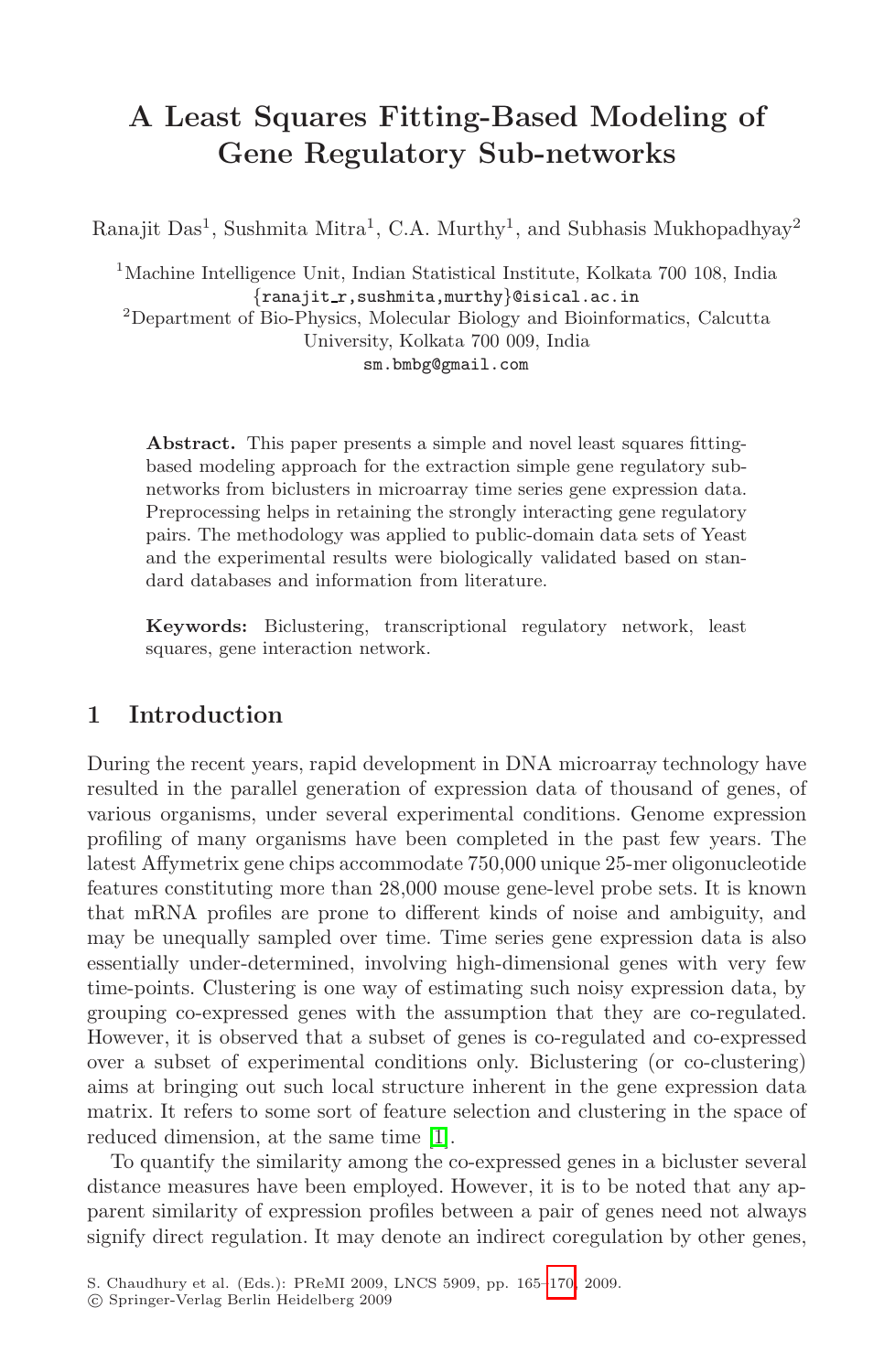166 R. Das et al.

or it may also be due to a [me](#page-5-0)re coincidence involving no causal relationship. The indirect interaction between two genes may result from the regulation mediated by proteins, metabolites and non-coding RNAs (ncRNAs). Transcription factor  $(TF)$  is a protein that interacts directly with its target gene(s)  $(T)$  by up regulating (down regulating) its gene expression – resulting in activation (inhibition) of the target. There may also exist regulatory cascades (of first-order interactions between gene pairs), whereby the product of one gene influences the transcription rate of the second one, and so on [1].

In this paper we propose the method of least squares fitting using polynomials in the framework of continuous-column multiobjective evolutionary biclustering [2] to extract the interaction between gene pairs. Preprocessing, involving the discretization of the error matrix (using quantile partitioning) and the subsequent elimination of links with higher errors, is employed to retain strongly regulated gene pairs. An adjacency matrix is formed from the resulting error matrix, based on which the regulatory network is generated and biologically validated. The usefulness of the model is demonstrated, using time-series gene expression d[ata](#page-5-0) from Yeast.

#### **2 Reverse Engineering of Gene Reg[ula](#page-5-2)tory Sub-networks**

The various properties of the genome, along with the expression of a gene (which is the amount of mRNA it produces) are addressed in an important group of biological networks known as the genetic regulatory network (GRN). A GRN comprises of a complicated structure involving different gene products that activate or inhibit other gene products [1]. The Multi-objective evolutionary algorithm (MOEA), in association with the local search, were used for the generation of the set of biclusters. The algorithm followed is discussed in details in [2].

# **2.1 Algorithm for Extraction of Gene Gene Regulatory**

The main steps of the proposed algorithm are outlined as follows.

- 1. Extraction of biclusters by MOEA.
- 2. Computation of pairwise error for least squares fitting between gene pairs.
- 3. Discretization of the error matrix for eliminating the higher errors.
- 4. Network generation from the connectivity matrix.
- 5. Biological validation.

#### $2.2$ **2.2 Least Squares Fitting of Gene Pairs**

The huge size of the gene expression data and the associated combinatorial problems in high-dimensional space, have opened up a challenge to traditional techniques. It emphasizes the need for dimensionality reduction in this context. The major problem with DNA microarray data analysis is that the data is essentially under-determined, with very few samples (or time-points) compared to the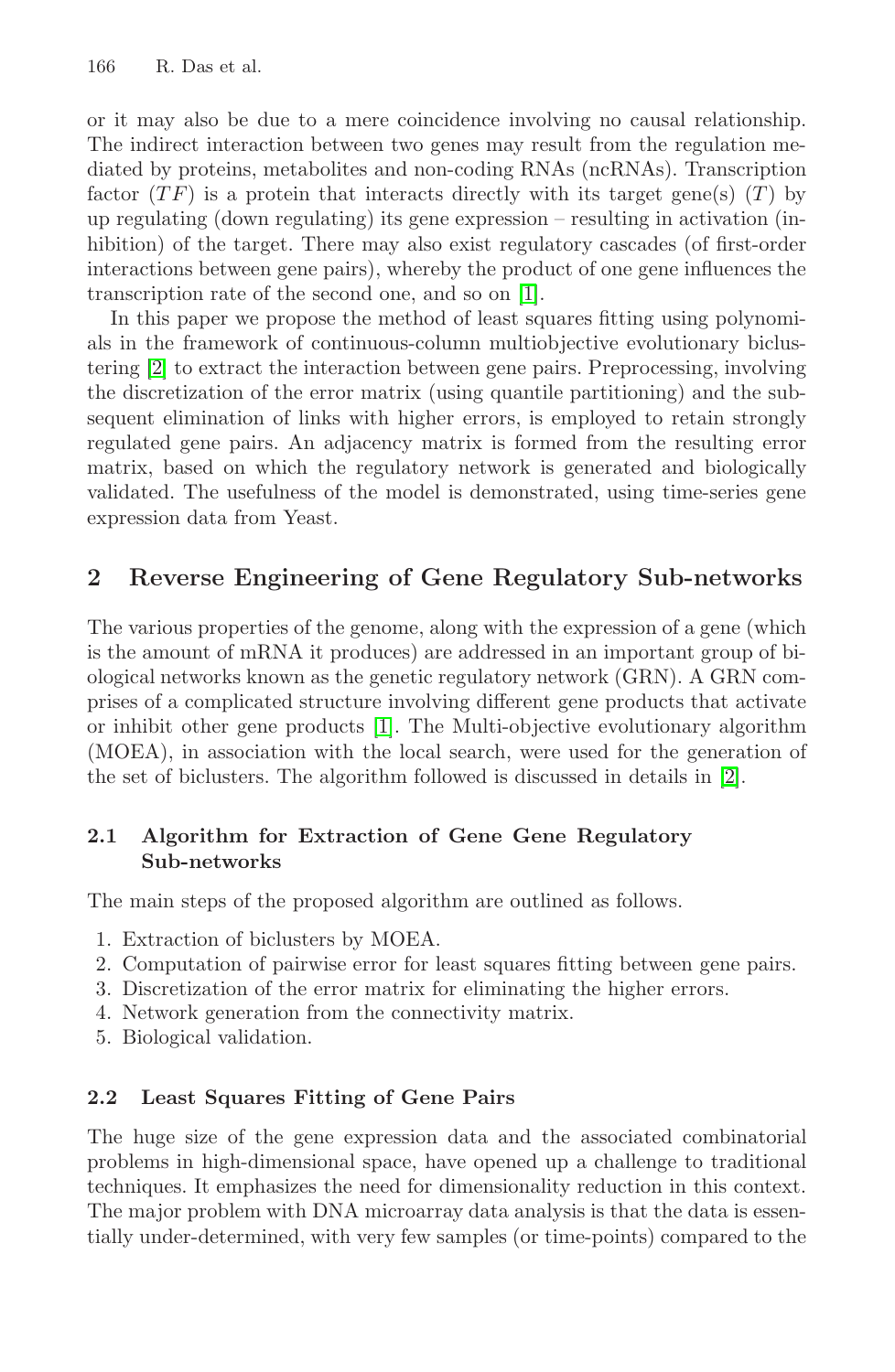high-dimensional attributes/features (or genes) to be estimated; thus creating an additional constraint. Although standard statistical techniques for extracting relationships have proposed multiple models to fit the data [3], they often require additional data to resolve the ambiguities. These make the regression problem an ill-posed one; therefore a regularization technique is desired to be developed.

In this paper we propose a least squares fitting-based approach for the reconstruction of interactions in gene regulatory networks. Commonly used similarity measures like the Euclidean distance, Pearson correlation or the Spearman's rank correlation do not take [in](#page-5-3)to consideration the non-linear effects among genes. The above distance measures can serve as a satisfactory measure of relationship between two genes only when the two are linearly related. A low value of the correlation coefficient also does not rule out the possibility that the genes may be related in some other manner. Again, the fact that the coefficient of correlation between two genes is higher does not necessarily mean that they are causally related. Filkov *et al.* have designed an edge detection function for identifying regulation of genes, which demonstrates that less than 20% of the known regulatory gene pairs exhibit strong correlations [4].

<span id="page-2-0"></span>The least-squares method, a very simple form of the regularization technique, can be helpful for model selection. Using the method of least squares we minimize the sum of squares of the error of estimation  $(S^2)$  of fitting one gene to another. If the computed error for fitting a particular gene  $G1$  with another gene  $G2$  (say), within the reduced localized domain of biclusters, be less than that for fitting  $G2$ with  $G1$  then we infer that  $G1$  affects  $G2$  and vice versa. The relationship is represented in terms of rules, linking the gene which regulates, to the regulated gene.

A gene expression profile  $e$  is represented over a series of  $n$  time points. Let  $S_1^2$  denote the residual or the sum of squares of the error of estimation for fitting gene  $e_1$  to  $e_2$  (sampled at  $e_{1i}$  and  $e_{2i}$  over n time intervals). This is given by

$$
S_1^2 \equiv \frac{1}{n} \left[ \sum_i \{ e_{2i} - (a_0 + a_1 e_{1i} + a_2 e_{1i}^2 + \dots + a_k e_{1i}^k) \}^2 \right].
$$
 (1)

where  $a_k$ 's denote the k coefficients of the  $kth$  order polynomial fitted. Analogously, the residual for fitting  $e_2$  to  $e_1$  can be represented as

$$
S_2^2 \equiv \frac{1}{n} \left[ \sum_i \{ e_{1i} - (b_0 + b_1 e_{2i} + b_2 e_{2i}^2 + \dots + b_k e_{2i}^k) \}^2 \right].
$$
 (2)

The coefficients,  $a_k$ 's and  $b_k$ 's, are obtained by solving the corresponding k normal equations

$$
\frac{\partial S_1^2}{\partial a_k} = 0;\t\t(3)
$$

and

$$
\frac{\partial S_2^2}{\partial b_k} = 0.\t\t(4)
$$

The corresponding errors  $\xi(e_1, e_2)$  are represented as  $\xi_1(e_1, e_2) = \sqrt{S_1^2}$  and  $\xi_2(e_2, e_1) = \sqrt{S_2^2}$ , which again are evaluated using eqns. (1), (2), (3) and (4), respectively.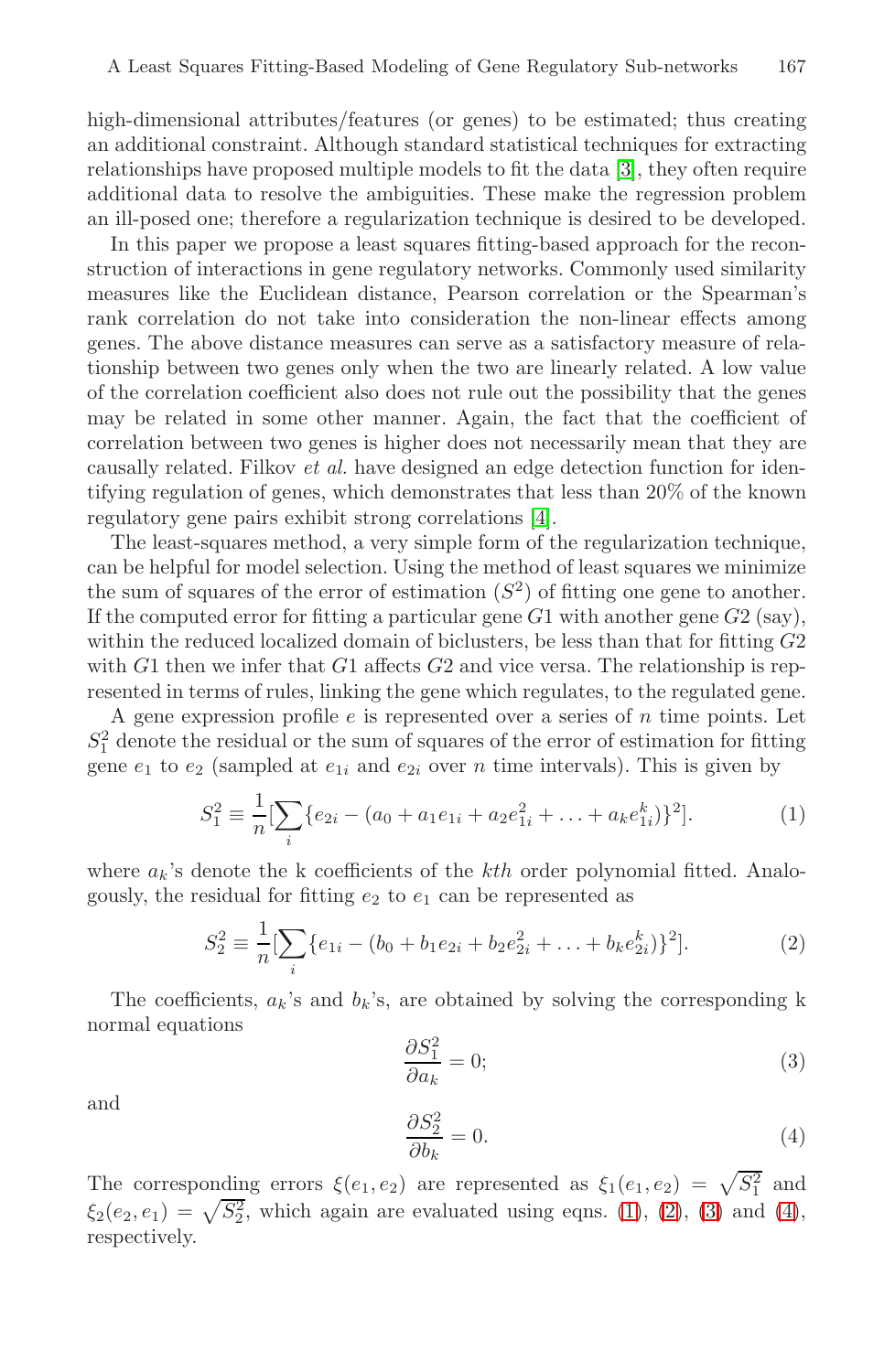168 R. Das et al.

The minimum error between the two fittings of the genes is selected, *i.e.*,  $\xi(m, n)$  is chosen, if  $\xi(m, n) < \xi(n, m)$  $\xi(m, n) < \xi(n, m)$  $\xi(m, n) < \xi(n, m)$  for the mn-th gene pair, identifying the gene that affects the other one more (for the pair). This results in the formation of the ErrorMatrix,  $Err(i, j)$  (with  $1 \leq i, j \leq N$ , N being the total number of genes obtained in the bicluster) which is eventually discretized using quantile partitioning [5] for automatically eliminating the higher errors, which contribute less towards regulation. Only those error values are retained for which the absolute value is below a certain threshold, implying a larger interaction between the gene pairs. The entire range  $[Err_{\text{max}}(i, j), Err_{\text{min}}(i, j)]$  is divided into three partitions each, using *quantiles* or *partition values*<sup>1</sup> so that the influence of noisy gene patterns are lessened. Error values smaller than  $Q_1^+$  are indicative of less error and high interaction, while those with values in  $(Q_1^{\pm}, Q_2^{\pm}]$  indicate moderate interaction.

An adjacency matrix is calculated as follows:

$$
A(i,j) = \begin{cases} +1 \text{ if } & \text{Err}(i,j) \le Q_1^+ \\ 0 & \text{otherwise,} \end{cases}
$$
 (5)

Here we h[ave](#page-5-4) avoided fitting a gene with itself, assuming self interaction to be absent. Thereafter, a network connecting the various genes is generated. Note that the threshold  $Q_1^+$  is automatically determined from the data distribution, thereby eliminating the need for user-defined parameters.

#### **3 Results**

Yeast cell-cycle CDC28 data [6], a collection of 6220 genes for 17 time points, taken at intervals of 10-minutes, were chosen for applying our methodology. Genes that were not annotated and those with more than 30% missing expression values were first removed from the data set. Eventually, a total of 6029 genes were taken for imputation of missing values according to the methodology provided in [7]. The minimum of the errors for fitting one gene with another and *vice-versa* is chosen based on least squares fitting using eqns.  $(1) - (4)$ . The orders of the p[o](#page-3-1)lynomial,  $k$  are chosen as 1 (linear), 2 (quadratic) and 3 (cubic). It is noticed that better fitting (lower error) is provided by choosing a cubic polynomial to fit a pair of genes. The stronger interactions, usi[ng](#page-4-0) thresholding by quantile partitioning, were retained for forming a network connecting the various genes.

<span id="page-3-0"></span>A sample extracted sub-network comprising 14 genes for  $k = 3$  is depicted in Fig. 1. A transcription factor is connected to its target gene by an arrow if such a TF-T pair existed within the biclusters. The biclusters were biologically validated from gene ontology study based on the statistically significant GO annotation database<sup>2</sup>.

<span id="page-3-1"></span>From our computations we obtained a strong interaction between the TF-T pair YHR084W-YNL192W, indicated by the directed arrow in Fig. 1, which

<sup>1</sup> Quantiles or partition values denote the values of a variate which divide the entire frequency into a number of equal parts.

<sup>2</sup> http://db.yeastgenome.org/cgi-bin/GO/goTermFinder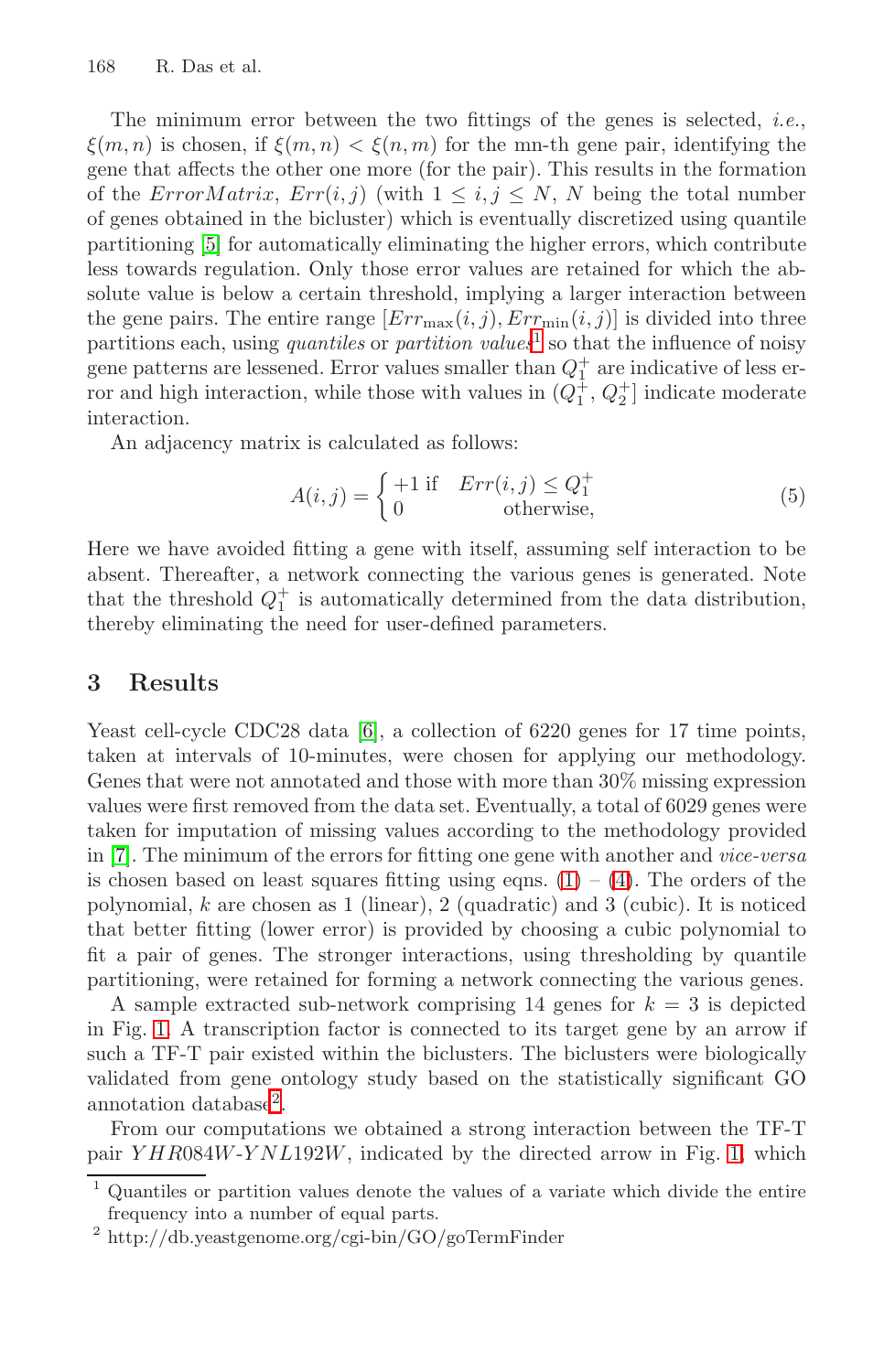



<span id="page-4-0"></span>Fig. 1. A sample sub-network (bicluster) of 14 genes with transcription factor *Y HR*084*W* and target *YNL*192*W*

may be due to mating-specific binding behaviour or, they may belong to an additional mechanism for cell fusion. We also verified their summary from the *Saccharomyces Genome Database* (SGD)<sup>3</sup>. While identifying the hierarchical structure of regulatory networks [8] it was reported that  $YHR084W-YNL192W$  forms a TF-T gene pair. One can also arrive at similar established conclusions for the other TF-T pairs (obtained in different biclusters). Our algorithm has not yet detected any false positive or false negative results.

### **4 Conclusions and Discussi[on](#page-2-0)**

<span id="page-4-1"></span>In this pap[er](#page-4-0) we have described an approach using the method of least squares fitting with polynomials, in the framework of continuous-column multiobjective [e](#page-4-1)volutionary biclustering for the generation of gene interaction networks. Biologically relevant biclusters were obtained using multiobjective biclustering, from time-series gene expression data from Yeast. The pairwise time-lagged correlation coefficients among gene pairs were computed by eqn.  $(1) - (4)$ , followed by the quantile partitioning. The orders of the polynomial,  $k = 3$  (cubic) leads to a better fitting (lower error) for a pair of genes. A sample TF-T gene interaction sub-network is depicted in Fig. 1. We tried to analyze the non-linear relationship between two genes which was validated using the statistically significant GO annotation database<sup>4</sup>. The least squares fitting-based method takes care of most

<sup>3</sup> http://www.yeastgenome.org/

<sup>4</sup> http://db.yeastgenome.org/cgi-bin/GO/goTermFinder